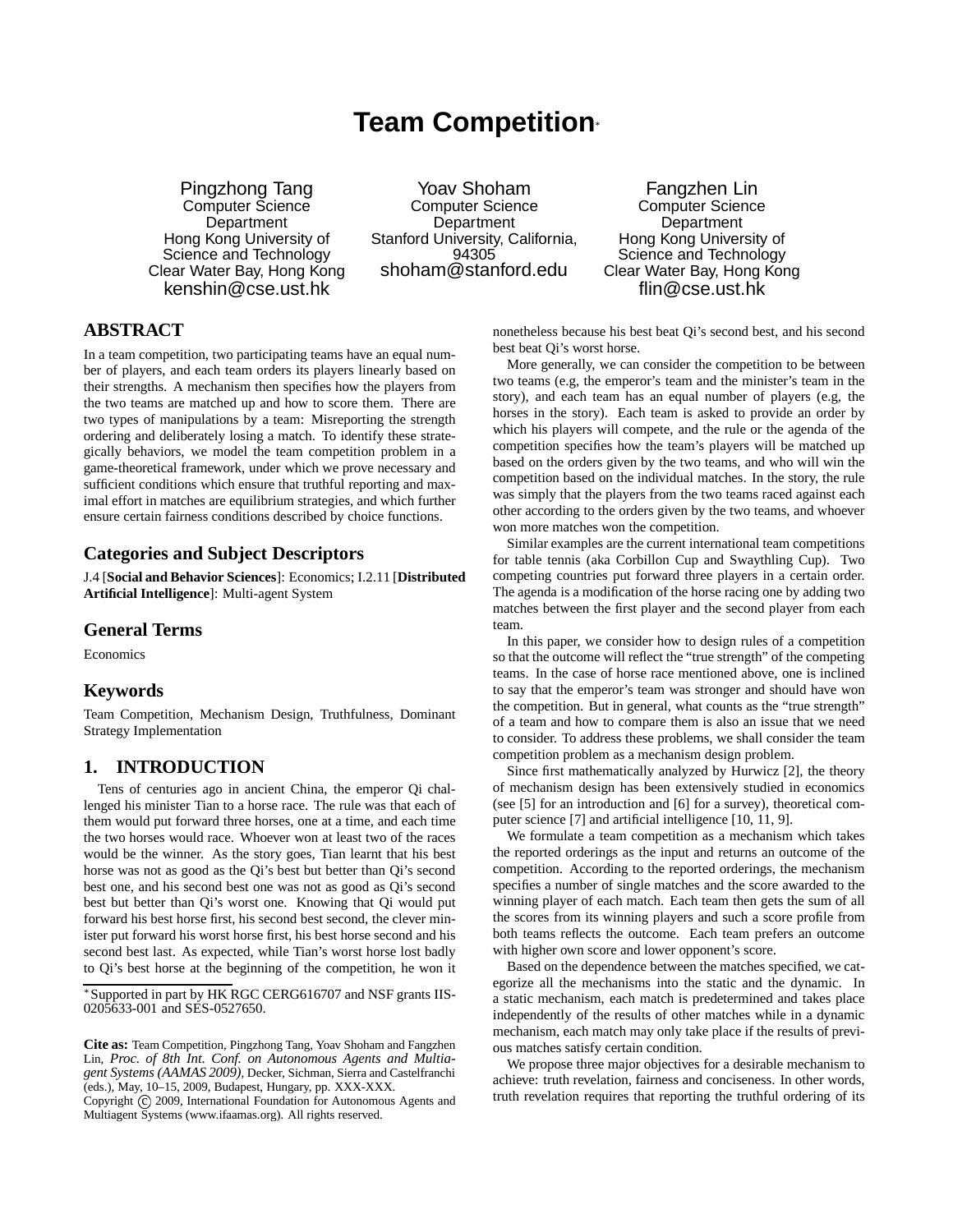players is a dominant strategy for each team in the game induced by the mechanism, that is, no matter what the opponent reports, a team can never benefit from misreporting. Fairness requires that when both team play truthfully, the resulting outcomes fairly reflect the *strength* of each team, which is characterized by a choice function. For each state of the world (described by an ordering over all the players), the choice function selects socially desirable outcome to be implemented by the mechanism. Fairness can then be described by a set of conditions imposed on the choice function such as player anonymity, team anonymity, monotonicity and pareto efficiency. We also propose four particular choice functions that satisfies all the conditions. Finally, upon the satisfaction of the previous two objectives, we sometimes require conciseness of the mechanism, that is, the mechanism keeping the number of matches as small as possible.

We then give sufficient and necessary conditions to allow a mechanism to implement these objectives. In particular, static mechanisms can truthfully implement two choice functions mentioned above but fail to implement the other two, while for dynamic mechanisms, even a subclass called "knock-in" suffices in truthfully implementing all the four choice functions. Generally speaking, dynamic mechanisms are also supposed to be more concise than the static ones.

Finally, we also deal with the moral hazard issue [4] where each team has another level of strategic behavior: a team can benefit from throwing a match in certain mechanisms. To prevent this from happening, we force honest play to be a equilibrium strategy for each team: given the other team play honestly, we would also prefer to play honestly. We give sufficient and necessary conditions for this part too. Interestingly, most of these conditions coincide with those of dominant strategy truthfulness.

The rest of the paper is organized as follows: we introduce the mechanism design model for team competition problem and then describe desirable objectives to achieve. Next we characterize the implementation issues of two types of mechanisms by several theorems. We also deal with a variation to the problem where the players can strategically lose. Finally, we discuss certain interesting issues and then conclude the paper.

## **2. BASIC MODELS**

In this section, we build up the mathematic model for analyzing team competition.

## **2.1 Team Competition Environments**

We first define the so called team competition environment where the designer operates.

DEFINITION 1. *A team competition environment* C *is a tuple*  $(A, B, \Theta, O, P)$ *, where* 

- $A = \{a_1, \ldots, a_n\}$  *is the set of players of team A.*
- $\bullet$   $B = \{b_1, \ldots, b_n\}$  is the set of players of team B.
- $\bullet$   $\Theta$  *is the set of possible states, where* 
	- $-$  *Each state*  $\theta \in \Theta$  *uniquely defines a linear order*  $>_{\theta}$ *on*  $A \cup B$ *. If*  $a >_{\theta} b$ *, then* a *wins the match versus b in state*  $\theta$ .
	- $-$  *We denote*  $\theta_A$  *and*  $\theta_B$  *as the orders on* A *and* B *that are derived respectively from , which can be seen as the private information of* A *and* <sup>B</sup> *that cannot be ob*served by others. We denote  $\Theta_A$  and  $\Theta_B$  as the set of *all possible*  $\theta_A$  *and*  $\theta_B$ *.*
- $\bullet$   $O = \{ (s_A, s_B) | s_A, s_B \in \mathbb{R} \}$  *is the set of outcomes of the competition.*  $s_A$  *and*  $s_B$  *are the scores for team A and B respectively.*
- <sup>P</sup> *is a preference relation over* O*.*

In this paper, we consider  $P$  to be the one that team  $A$  weakly prefers  $(s_A, s_B)$  to  $(s'_A, s'_B)$  iff

$$
s_A \ge s'_A \text{ and } s_B \le s'_B,
$$

and the preference becomes strict if it is weak and one of the equality does not hold. Team  $B$  has the opposite preference. It is worth pointing out that when  $s_A > s'_A$  and  $s_B > s'_B$ , the preference between  $(s_A, s_B)$  and  $(s'_A, s'_B)$  is not defined. Indeed, it is sometimes unclear whether  $2 \div 3$  is better than  $3 \div 4^1$ .

An easy way to avoid this is to choose a subset of O with  $s_A +$  $s_B = c$ , where c is a constant. A mechanism is constant-sum if it is defined on such a subset. Our first type of mechanisms called static mechanisms are constant-sum.

## **2.2 Static Mechanisms**

DEFINITION 2. *A static mechanism* <sup>M</sup> *on a team competition environment is a tuple*  $(S_A, S_B, C)$  *where* 

- $S_A$  :  $\Theta_A$   $\rightarrow$   $L_A$  *is the set of A's pure strategies that map A's private information to a possible linear orders on* A*. We denote* LA *as the set of all linear orders on* A*. We also allow randomization, which is a lottery over*  $S_A$ *. Similar for*  $S_B$ *.*
- *C* is an  $n \times n$  score matrix  $C_{n \times n}$  where
	- **–** *Each entry* ci;j *denotes the score assigned to the match between*  $a_i$  *and*  $b_j$ *, where*  $a_i$  *is the i-th player reported* by A and  $b_i$  the j-th player reported by B.
	- **–** *The winner of the match gets* ci;j *and the loser gets* <sup>0</sup>*.*
	- $-$  *The total score that team A can get in state*  $\theta$  *is*  $s_A =$  $\sum_{(a_i > \theta b_i) \in A \times B} c_{i,j}$ *. Similar for*  $s_B$ *.*
	- $-$  *Such a pair*  $(s_A, s_B)$  *creates an outcome in O.*

In fact, when there is no restriction on  $\Theta$ ,  $\Theta_A$  and  $L_A$  both denote the set of all permutations on A. However, we make different notations to clarify that  $\Theta_A$  is the set of private information based on which A chooses an order from  $L_A$  to report.

In comparison with standard mechanism definition ( [8], Chapter 10), the matrix C plays the role of an outcome function: for each state, the matrix maps the reports from  $A$  and  $B$  to an outcome  $(s_A, s_B) \in O$ . Note that  $s_A + s_B = c$ , where  $c = \sum_{1 \leq i,j \leq n} c_{i,j}$ . Therefore, it is constant-sum and the preference relation  $P$  is well defined on O.

Note also that there are potentially  $n^2$  matches since there are  $n^2$ entries in the matrix. However, if  $c_{i,j} = 0$ , then a match between  $a_i$  and  $b_j$  is not necessary, because its outcome will not affect the score of either team. Similarly, if  $c_{i,j} \neq 0$ , it does not necessarily mean that there is only one match between  $a_i$  and  $b_j$ . It could possibly mean that there are several matches between  $a_i$  and  $b_j$ whose scores sum up to  $c_{i,j}$  so that they are equivalent to a single match with score  $c_{i,j}$ .

<sup>&</sup>lt;sup>1</sup>We will get back to another type of preference where each team is not so sensitive about the score but only cares about if it wins or not. In this case, <sup>2</sup> : <sup>3</sup> is equally preferred to <sup>3</sup> : <sup>4</sup>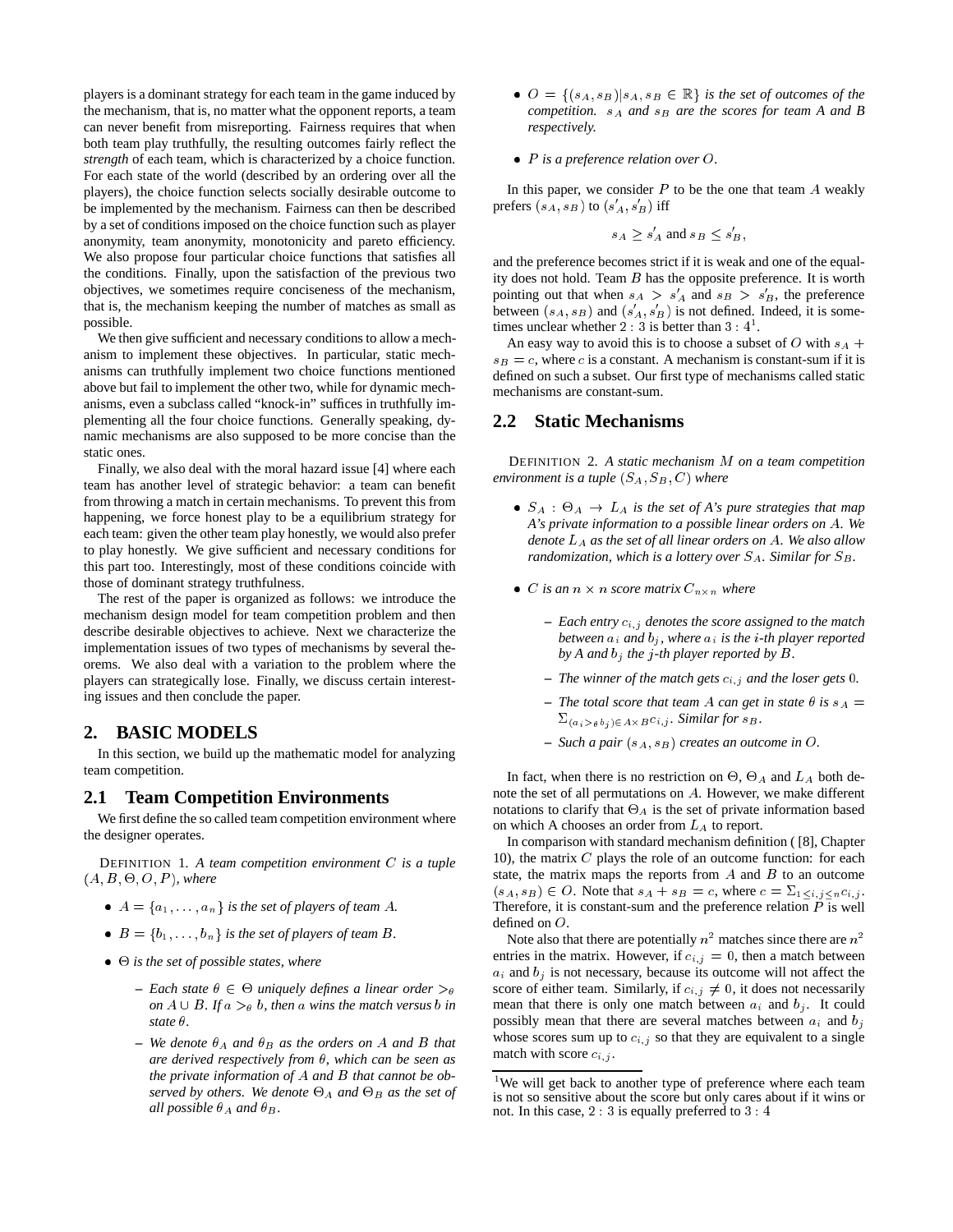EXAMPLE 1. *(Horse Race) The aforementioned horse race is a static mechanism, whose score matrix is as follows:*

$$
\left[\begin{array}{ccc} 1 & 0 & 0 \\ 0 & 1 & 0 \\ 0 & 0 & 1 \end{array}\right]
$$

EXAMPLE 2. *(Table Tennis) The international team competition for table tennis is also a static mechanism, whose score matrix is as follows:*

$$
\left[\begin{array}{ccc} 1 & 1 & 0 \\ 1 & 1 & 0 \\ 0 & 0 & 1 \end{array}\right]
$$

# **2.3 Dynamic Mechanisms**

Consider a static mechanism where there are 4 matches:  $(a_1$  vs  $(b_1)$ ,  $(b_1 \text{ vs } a_2)$ ,  $(a_2 \text{ vs } b_2)$  and  $(a_1 \text{ vs } b_2)$ . Suppose the matches take place sequentially and always the first player wins, then after the first 3 matches, we already know that  $a_1 >_\theta b_2$  by transitivity. Therefore, the 4th match is redundant.

The above intuition can be realized in designing more concise mechanisms called dynamic mechanism, where the next match is jointly determined by the reported lists as well as the results of previous matches.

DEFINITION 3. *A dynamic mechanism* <sup>D</sup> *on a team competition environment is a tuple*  $(S_A, S_B, H, f_n, R_s)$  *where* 

- $S_A$  *and*  $S_B$  *are the sets of strategies the same as the ones in static mechanism*
- $\bullet$   $H = H_T \cup H_N$  *is the set of histories, where*  $H_T$  *denotes the set of terminal histories and*  $H_N$  *are the set of nonterminal ones. They are defined inductively as follows:*
	- $\emptyset$   $\in$   $H_N$
	- $-If h \in H_N$ , then  $h : (a_i > b_j) \in H$  and  $h : (b_j >$  $a_i$ )  $\in$  *H. It says if h is a nonterminal history, then by concatenating it with the match where*  $a_i$  *wins*  $b_i$  *or*  $b_i$  wins  $a_i$ , a new history is produced. The new history *can be either terminal or nonterminal.*
- $f_n : H_N \times P_A \times P_B \to A \times B$  the next function that maps *each nonterminal history as well as the reported messages to a pair of players to compete in the next match.*
- $R_s$  :  $H_T \rightarrow O$  *the scoring rules that maps each terminal history to an outcome, i.e, a score profile.*

Dynamic mechanism is a more general concept than static mechanism in the sense that every static mechanism can be represented in the form of a dynamic one: the one with constant next function that arranges a list of independent matches sequentially. Quite often, it is more interesting to focus on certain specific classes of dynamic mechanisms. For instance, the following "knock-out" mechanism has been quite popular in the Go community.

EXAMPLE 3. *(Knock-out Competition) Upon receiving the reported lists of players*  $\{a_1, \ldots, a_n\}$  *and*  $\{b_1, \ldots, b_n\}$ ,

- $a_1$  *vs*  $b_1$  *will be initiated as the first match.*
- In the following rounds, if the current match is  $a_i$  *vs*  $b_j$ *, then the next function will assign*  $a_{i+1}$  *vs*  $b_j$  *if*  $b_j$  *beats*  $a_i$  *and* as*sign*  $a_i$  *vs*  $b_{j+1}$  *otherwise.*

 *The set of terminal histories are those with every player in one team has lost. The scoring rule assign the winning team* <sup>n</sup> *points and the losing team the number of matches that it wins.*

It can be seen from the above example that there are at most  $2n-$ <sup>1</sup> matches in a knock-out competition: each match eliminates one player who will never show up in the future matches. This perfectly fits the context of a Go competition, where a match normally takes hours.

## **3. DESIRABLE PROPERTIES**

The space of static as well as dynamic mechanisms is obviously infinite. For this sake, it is necessary to identify desirable properties for mechanisms to satisfy. For example, in the Horse Racing example, we might hope that a mechanism that forces both teams to report the truth. Further after receiving the truth, we might hope that the outcome of the match fairly reflects the true state. For example in the horse racing competition, we should expect the outcome to be at least some score profile in which the emperor wins. Last but not least, we might also hope that the number of matches as small as possible. We characterize some of the standards using the choice function and ask the question what mechanisms *truthfully* implement the choice function.

## **3.1 Dominant Strategy Truthfulness**

DEFINITION 4. *We say that a mechanism is dominant-strategy truthful if for every state*  $\theta$ , a team cannot end up with a worse out*come by reporting its truthful order induced by*  $>_{\theta}$  *than reporting any other order, no matter what the other team reports.*

If a mechanism is dominant-strategy truthful, then by being aware of the private information, each team will choose to report its truthful ordering because it is in its best interest to do so.

## **3.2 Choice Functions**

As already mentioned, a choice function describes which outcome should occur for a given state.

DEFINITION 5. A choice function  $f : \Theta \to O$  maps a state to *an outcome.*

## *3.2.1 Restrictions on Choice Functions*

The first restriction on a choice function is what we call player anonymity, which says the players are indistinguishable inside a team.

**DEFINITION** 6. *(Player Anonymity) Suppose*  $p(A)$   $(p(B))$  *is a permutation of*  $A(B)$ *, and if*  $f(\theta) = o$ *, then*  $f(\theta') = o$  *where*  $\theta'$  *is obtain from*  $\theta$  *by replacing each*  $a \in A$  ( $b \in B$ ) *by its permutation*  $p(a)$   $(p(b))$ *.* 

For example,

$$
a >_{\theta_1} b >_{\theta_1} b' >_{\theta_1} a',
$$

should lead to the same outcome as

$$
a' >_{\theta_2} b >_{\theta_2} b' >_{\theta_2} a,
$$

as well as

$$
a >_{\theta_3} b' >_{\theta_3} b >_{\theta_3} a'
$$

The second restriction is called team anonymity, which says the choice function  $f$  does not discriminate for or against one particular team.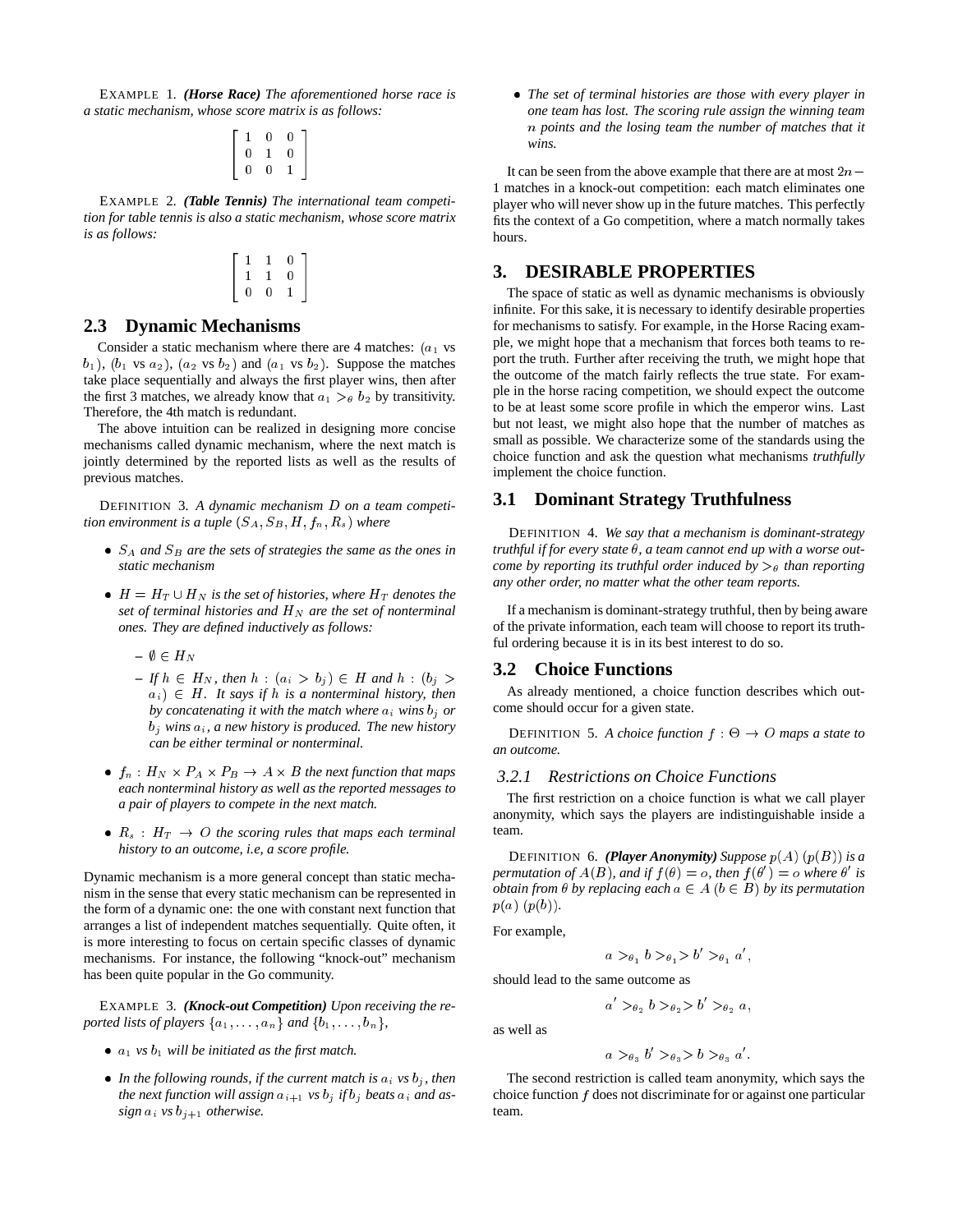**DEFINITION 7.** *(Team Anonymity) Suppose*  $p : A \rightarrow B$  *is a bijection between* A and B, and if  $f(\theta) = (s_A, s_B)$ , then  $f(\theta') =$  $(s_B, s_A)$  where  $\theta'$  is obtained from  $\theta$  by swapping each  $a \in A$  and  $p(a) \in B$ .

For example, again if  $f(\theta_1) = (s_A, s_B)$  and  $\theta_1$  is as follows:

$$
a >_{\theta_1} b >_{\theta_1} b' >_{\theta_1} a',
$$

then  $f(\theta_4) = (s_B, s_A)$ , where  $\theta_4$  is as follows:

$$
b >_{\theta_4} a >_{\theta_4} a > a' >_{\theta_4} b'.
$$

The third restriction is the so-called monotonicity, which says no worse outcome will be brought about for a team if none of its players falls in the overall ranking.

DEFINITION 8. *(Monotonicity)* For any two states  $\theta$  and  $\theta'$ , if  $f(\theta) = o$ ,  $f(\theta') = o'$  and  $\theta'$  is an improvement to  $\theta$  for team  $A(B)$ , then  $A(B)$  at least prefers  $o'$  the same as  $o$ . A state  $\theta'$  is an *improvement to another state*  $\theta$  *for team*  $A(B)$ *, if*  $\forall a \in A$   $(b \in B)$ *,* the ranking of  $a(b)$  in state  $\theta'$  is improved or stays the same as in *state*  $\theta$ .

Finally, the last restriction pareto efficiency says that if one team has the better ith best player for all  $i$ , then it should get a higher score in the final outcome.

DEFINITION 9. *(Pareto Efficiency)* If in any state  $\theta$  satisfying  $8 \forall 0 \leq i \leq n$ , the *i-th ranked player of team A is better ranked than team B, then*  $f(\theta) = (S_A, S_B)$  *satisfies*  $S_A \geq S_B$ *.* 

For example, if

.

$$
a >_{\theta_5} b >_{\theta_5} a' >_{\theta_5} b',
$$

then  $s_A \geq s_B$ . The Pareto efficiency is not independent since we can prove in the following that team anonymity plus monotonicity imply the pareto principle.

PROPOSITION 1. *A choice function* f *satisfies the pareto principle if it is both team anonymous and monotonic.*

PROOF. Suppose otherwise, then there exists a state  $\theta$  such that  $\forall 0 \leq i \leq n$ , the *i*-th ranked player  $a_i$  of team A is better ranked than that  $b_i$  of team B and  $s_A < s_B$ . Now we swap the role of  $a_i$ and  $b_i$  for all i in  $\theta$  and we call the new state  $\theta'$ . By team anonymity, we have  $f(\theta') = f(s_B, s_A)$ , which is a worse outcome than  $f(\theta)$ for B. However, since  $\theta'$  is an improvement to  $\theta$  for team B, team B's outcome then should be no worse by monotonicity. This leads to a contradiction.  $\Box$ 

## *3.2.2 Examples of Choice Functions*

It is not difficult to see that the following four choice functions satisfy all the restrictions mentioned above.

- Borda Count: According to  $\gt_{\theta}$  on  $A \cup B$  with  $|A \cup B| = 2n$ , we assign the player that ranked first 2n-1 points, the second 2n-2 points,..., and the last 0 point.  $s_A = \sum_{a_i \in A} point(a_i)$ .  $s_B$  can be defined symmetrically.  $f_{BC}(\theta) = (s_A, s_B)$ .
- Pairwise comparison: Suppose  $\theta_A$  and  $\theta_B$  are  $(a'_1 > a'_2 > a'_1)$  $(a_1, \ldots, a_n)$  and  $(b'_1 > b'_2 > \ldots, b'_n)$ . Then  $s_A =$  $|\{(a'_i,b'_i)|a'_i >_{\theta} b'_i\}|$ .  $s_B$  can be defined symmetrically.  $f_{PC}(\theta) = (s_A, s_B).$
- Max: Suppose the best players of A and B by  $\theta$  are a and b respectively, then  $f_{Max}(\theta) = (1, 0)$  if  $a >_{\theta} b$  and  $f_{Max}(\theta) =$  $(0, 1)$  otherwise.

• Min: Suppose the worst players of A and B by  $\theta$  are a and b respectively, then  $f_{Min}(\theta) = (1, 0)$  if  $a >_{\theta} b$ , otherwise  $f_{Min}(\theta) = (0, 1).$ 

In other words,  $f_{BC}$  sums the rankings of all the players in each team,  $f_{PC}$  sums all the winnings for the pairwise comparison between players in the "same level" while  $f_{Max}$  and  $f_{Min}$  care only about the best and worst players.

## *3.2.3 Dominant Strategy Truthful Implementation*

DEFINITION 10. *A mechanism* <sup>M</sup> *dominant strategy truthfully implements a choice function f, if* <sup>M</sup> *is dominant strategy truthful and if both teams report truthfully, the resulting outcome coincides with the one prescribed by* f *.*

If a mechanism dominant strategy truthfully implements a choice function, then both teams will report truthfully. Moreover, the truthful reports will lead to the desirable outcome prescribed by  $f$ .

# **3.3 Conciseness**

As mentioned before, for a static mechanism, if all entries of its scoring matrix are non-zero, there are potentially  $n^2$  matches while for certain classes of dynamic mechanisms such as the knock-out, there are at most  $2n - 1$  matches. In general, we hope that the number of matches is at most linear in the number of players.

DEFINITION 11. *(Linearity) A mechanism is linear if the number of matches is* O(n)*, where* <sup>n</sup> *is the number of players in each team.*

## **4. THE RESULTS**

In this section, we present our answers to the question we asked earlier: what mechanisms implement the choice function with previously mentioned properties.

#### **4.1 Implementation by Static Mechanisms**

We say that a matrix  $C_{n \times n}$  is *non-increasing* if  $c_{i_1,j_1} \geq c_{i_2,j_2}$ whenever  $i_1 \leq i_2$  and  $j_1 \leq j_2$  hold simultaneously.

THEOREM 1.

- *1. A static mechanism* <sup>M</sup> *is dominant strategy truthful iff its* score matrix  $C_{n \times n}$  is non-increasing.
- *2. If a static mechanism* <sup>M</sup> *dominant strategy truthfully implements a choice function*  $f$ *, then* 
	- f *is player anonymous;*
	- $\bullet$  f is team anonymous iff the score matrix satisfies  $C =$  $C^T$ , where  $C^T$  is the transposition of  $C$ .
	- f *is monotonic iff the score matrix has no negative entry*

PROOF.

1.  $\Rightarrow$ : If M is dominant strategy truthful, without loss of generality, suppose there exist i, j such that  $c_{i,j} < c_{i+1,j}$ . Now consider such a state  $\theta : b_1 > b_2 > \ldots, b_{n-1} > a_1 >$  $, \ldots, a_i, b_n, \ldots, a_n$ . In other words,  $\theta$  is a state where team A can win only i matches against the worst player  $b_n$  of B. Now if B reports  $b_n$  as its jth player, then if A reports honestly, he will get  $c_{1,j}$ +,..., + $c_{i,j}$  while if A swaps  $a_i$  and  $a_{i+1}$ , A will get a better score  $a_{1,j} +$ , ...,  $+c_{i-1,j} + c_{i+1,j}$ , which contradicts the dominant strategy truthfulness of <sup>M</sup>.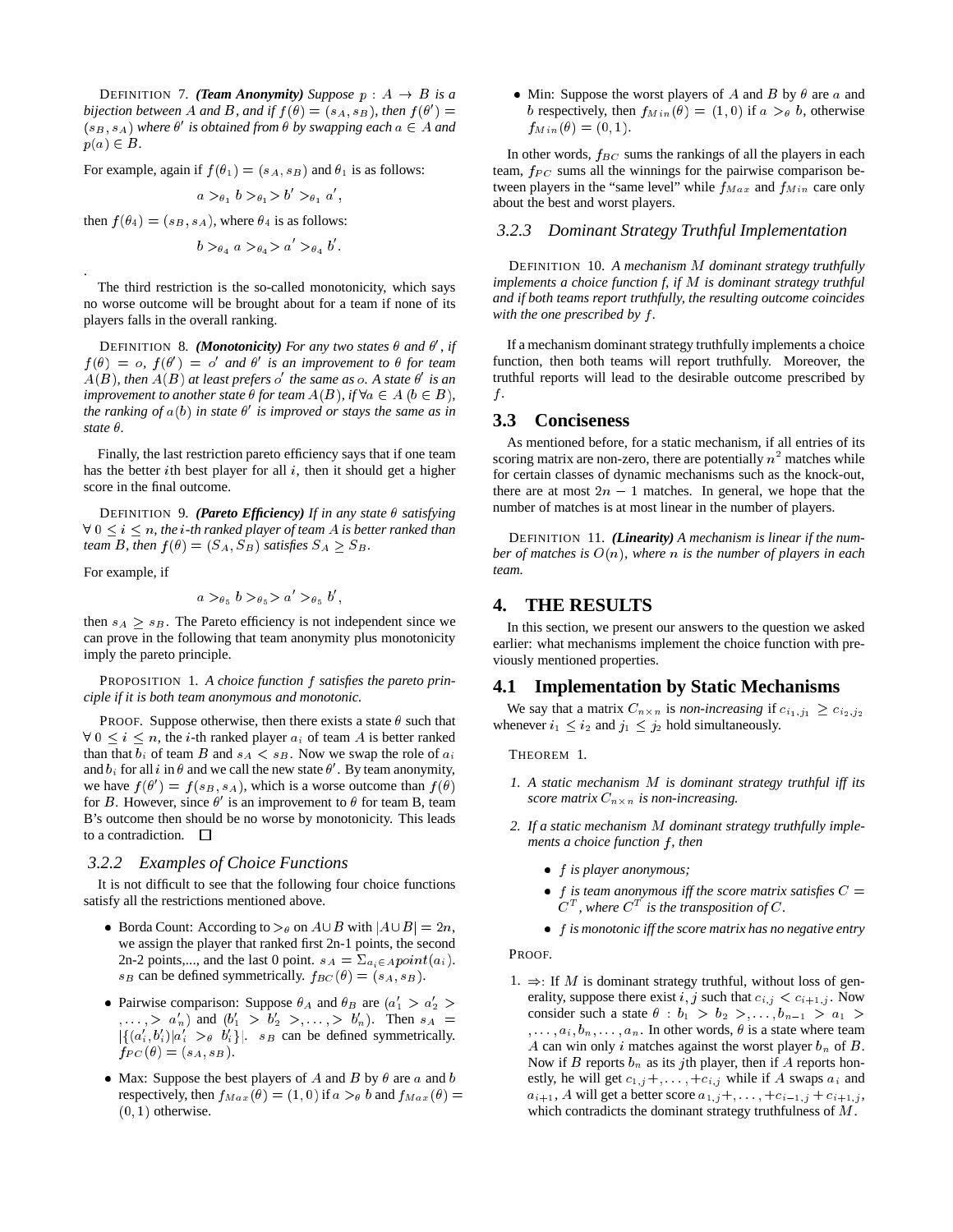$\Leftarrow$ : If  $C_{n \times n}$  is non-increasing, for any state  $\theta$  and any  $b \in$ B reported as jth player, suppose according to  $\theta$ , we have  $a_1 \geq, \ldots, a_i \geq b \geq a_{i+1} \geq, \ldots, \geq a_n$ . If A reports honestly, it will get  $c_{1,j}$  +, ..., + $c_{i,j}$  from b, otherwise, it will get  $c_{m_1,j}$ ,  $\dots$ ,  $+c_{m_i,j}$ . Since C is non-increasing, we have  $c_{1,j}, \ldots, c_{i,j}$  are the greatest *i* entries in column *j* of *C*, so  $c_{1,j} +,..., +c_{i,j} \ge c_{m_1,j} +,..., +c_{m_i,j}$ . Since j and  $\theta$ are arbitrarily chosen, we have  $A$  is dominant strategy truthful.

2. This part follows immediately from the definitions.

## 口

Obviously, the score matrix in neither horse racing nor table tennis competition is non-decreasing. According to theorem 1, they are not dominant strategy truthful. For instance in the table tennis example, if the state is as follows:  $a_1 > b_1 > b_2 > a_2 > b_3 > a_3$ . Note that if both  $A$  and  $B$  reported truthfully,  $B$  will lose the competition by 2:3. However, if B misreports his order as  $b_1 > b_3 >0$  $b_2$  and A still reports truthfully, B will win the competition by 3:2.

#### THEOREM 2.

- *1. The static mechanism dominant strategy truthfully implements*  $f_{BC}$  *if its score matrix*  $C_{n \times n} = 1_{n \times n}$ *, where*  $1_{n \times n}$  *is the matrix with all the entries equal to 1;*<sup>2</sup>
- *2. The static mechanism dominant strategy truthfully implements*  $f_{Max}$  *if its score matrix satisfies*  $c_{1,1} = 1$  *and*  $c_{i,j} = 0$  *otherwise;*
- *3. There is no static mechanism dominant strategy truthfully implements either*  $f_{PC}$  *or*  $f_{Min}$ *.*

PROOF.

- 1. It is not hard to see that for  $1_{n \times n}$ , the mechanism simply counts the sum of the number of opponents that are weaker for each player. Moreover, it is non-decreasing. So it truthfully implements  $f_{BC}$  minus a constant  $\frac{n(n-1)}{2}$  in dominant strategy. The constant stands for the sum of additional scores if they are allowed to play with their teammates.
- 2. This part follows directly from the definition
- 3. Suppose M with score matrix C truthfully implements  $f_{PC}$ , then suppose for  $\theta$  :  $a_1 > b_1 > \ldots$ ,  $f_{PC}(\theta) = (s_A, s_B)$ , then we have for  $\theta'$ :  $b_1 > a_1 > \dots$ ,  $f_{PC}(\theta') = (s_A 1, s_B + 1$ ). This can be achieved only if  $c_{1,1} = 1$ . Similarly, suppose for  $\theta''$  : ..., >  $a_n > b_n$ ,  $f_{PC}(\theta'') = (s'_A, s'_B)$ then we have for  $\theta''' : \ldots > b_n > a_n$ ,  $f_{PC}(\theta''') = (s'_A 1, s'_B + 1$ . This can be achieved only of  $c_{n,n} = 1$ . Since M is dominant truthful,  $C$  is non-increasing, therefore  $C$  can only be  $1_{n \times n}$ . However,  $1_{n \times n}$  obviously does not implement  $f_{PC}$ . A contradiction. Similar for  $f_{Min}$ .

## $\Box$

It is worth pointing out that the current international team competition for tennis (aka Davis Cup) uses the static mechanism whose score matrix is  $1_{2\times 2}$ , therefore it implements Borda Count. However, the number of matches is  $n^2$ , although it does not make much difference with linear ones when  $n = 2$ .

# **4.2 Implementation by Dynamic Mechanisms**

Unlike any static mechanism, whose preference is well-defined on a constant-sum set of outcomes, there are cases where the preferences on the set of outcomes are not well-defined for dynamic mechanisms. Therefore, it is meaningless to talk about the implementation issues for general dynamic mechanisms. Alternatively, we focus on a particular class of dynamic mechanism called "knock-in" in contrast to the "knock-out" mechanism mentioned in example 3. That is, after each match, the loser stays to compete with the winner's successor.

DEFINITION 12. *(Knock-in Competition) Upon receiving the reported lists of players*  $\{a_1, \ldots, a_n\}$  *and*  $\{b_1, \ldots, b_n\}$ ,

- $a_1$  *vs*  $b_1$  *is initiated as the first match;*
- In the following rounds, if the current match is  $a_i$  *vs*  $b_j$ *, then the next function will assign*  $a_{i+1}$  *vs*  $b_i$  *if*  $a_i$  *beats*  $b_i$  *and assign*  $a_i$  *vs*  $b_{j+1}$  *otherwise.*
- *The set of terminal histories are those where every player has won in one team, which we call the winning team. The other team is called the losing team.*

It follows from the definition immediately that

THEOREM 3.

- *1. Every knock-in mechanism satisfies linearity.*
- *2. By assigning 1 to the winning team and 0 to the losing team in each terminal history, the knock-in mechanism always leads to an outcome that coincides with the one predicated by*  $f_{Min}$ , and therefore truthfully implements  $f_{Min}$  in dominant strat*egy.*

PROOF.

- 1. This part follows by observing that a winner is eliminated each match and never reappears. So a whole team is eliminated for at most  $2n - 1$  matches.
- 2. Note that in a knock-in competition, the team with the better worst player is always the winning team, no matter what two team reports. So the knock-in mechanism trivially implements (no matter truthfully or not)  $f_{Min}$ .

The flexibility of designing a knock-in mechanism lies in the choice of scoring rules. The scoring rules should be designed in a way such that, on one hand the preference for the set of terminal histories is well defined and on the other hand, the scores align with the incentives of reporting truth. We introduce in the following, two possible classes of such scoring rules.

## *4.2.1 Score By Play Order*

With this type of scoring rule, we assign a constant score  $c_1$  to the winner of the first match, a constant score  $c_2$  to the second match, and so on. The score of the team and an outcome are defined as usual. Note that the number of matches in such a knock-in mechanism is a variable ranging from  $n$  to  $2n - 1$ . In order to make it a constant-sum competition, we uniformly assign  $2n$  constants as follows:

<sup>&</sup>lt;sup>2</sup>In fact, it implements Borda Count minus a constant  $\frac{n(n-1)}{2}$ .

 $\Box$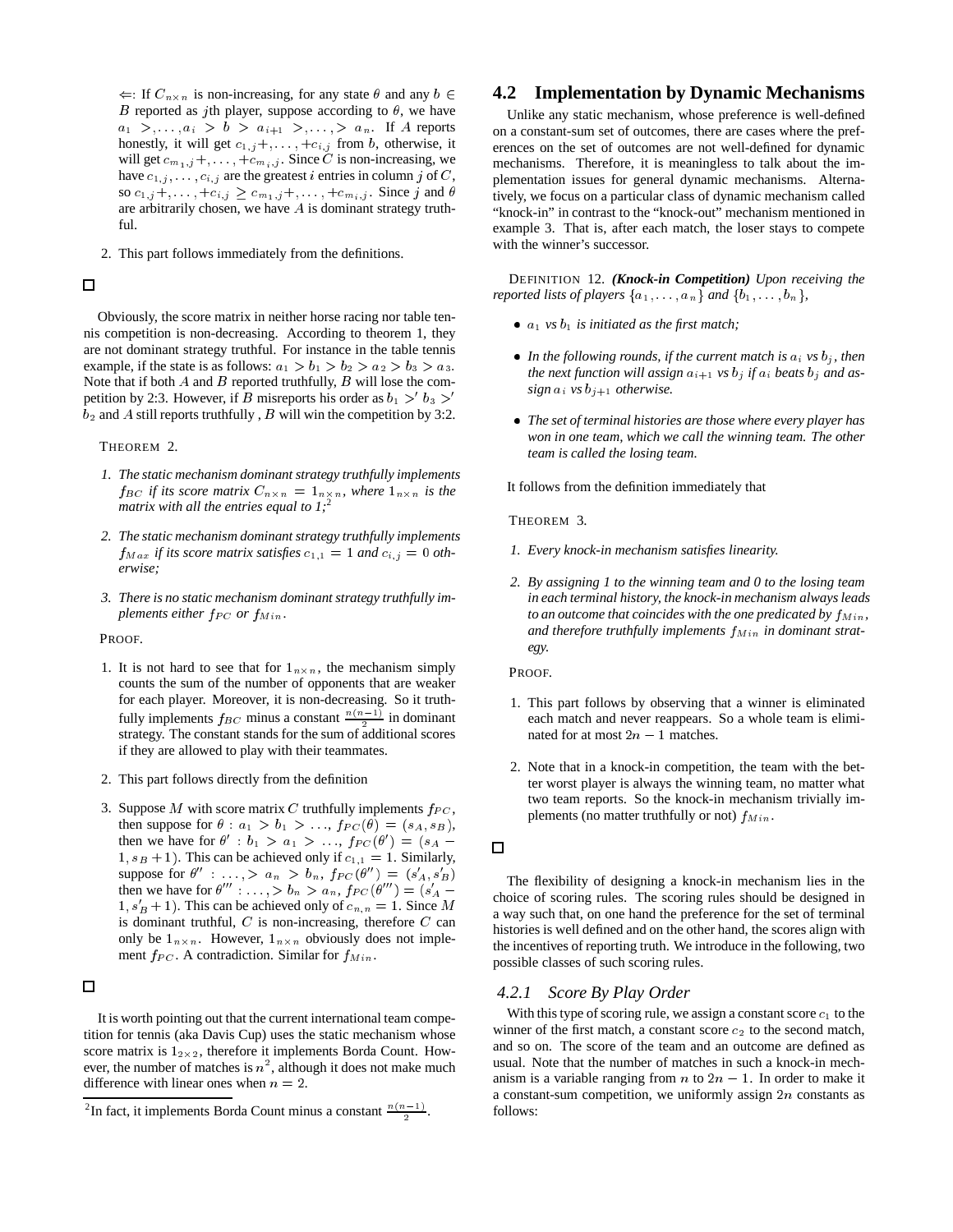DEFINITION 13. *In a score-by-play-order rule, we have a list of 2n constants*  $\{c_1, c_2, \ldots, c_{2n}\}$ , we assign  $c_1$  *to the winner of the first match,*  $c_2$  *to the winner of the second match and so on. When reaching a terminal history after*  $n_0$  *matches,*  $n \leq n_0 \leq 2n - 1$ *, we assign the remaining constants*  $c_{n_0+1}, \ldots, c_{2n}$  *to the remaining players (the order does not matter). Therefore, each player receives a score in a terminal history.*

In this way, we have  $s_A + s_B = \sum_{1 \leq i \leq 2n} c_i$ . The following theorem characterizes the dominant strategy truthfulness of knockin mechanisms with this type of scoring rules.

THEOREM 4. *A knock-in mechanism* <sup>M</sup> *by a score-by-playorder rule*

- *is dominant strategy truthful iff*  $\{c_1, c_2, \ldots, c_{2n}\}$  *is non-increasing.*
- dominant strategy truthfully implements a choice function f, *then*
	- **–** f *is player anonymous, team anonymous, monotonic and pareto efficient.*
- *dominant strategy truthfully implements*

- 
$$
f_{BC}
$$
 with  $\{2n-1, 2n-2, ..., 1, 0\}.$ 

 $- f_{Max}$  *with*  $\{1, 0, \ldots, 0\}$ .

PROOF. We prove the first claim and leave the rest to the readers.

 $\Rightarrow$ : If M is dominant strategy truthful and suppose  $\{c_1, c_2, \ldots, c_{2n}\}$ is not non-increasing. Without loss of generality, let  $c_m < c_{m+1}$ . Suppose the mth match is between  $a_i$  and  $b_i$ . Now consider a state

 $\theta: a_i > b_j > a_{i+1} > b_{i+1}.$ 

If A reports truthfully, the competition goes as follows:

- $a_i$  wins  $b_j$ , team A gets  $c_m$ ;
- $a_{i+1}$  loses to  $b_j$ , team B gets  $c_{m+1}$ ;
- $a_{i+1}$  wins  $b_{j+1}$ , team A gets  $c_{m+1}$ ;
- If A swaps  $a_i$  and  $a_{i+1}$ , the competitions goes as follows:
- $a_{i+1}$  loses to  $b_j$ , team B gets  $c_m$ ;

 $a_{i+1}$  wins  $b_{j+1}$ , team A gets  $c_{m+1}$ ;

 $a_i$  wins  $b_{i+1}$ , team A gets  $c_{m+1}$ .

Obviously by lying, team A gets a better outcome. A contradiction.

 $\Leftarrow$ : If  $\{c_1, c_2, \ldots, c_{2n}\}$  is non-increasing, we prove by enumeration that if  $a_i > a_{i+1}$ , then it is always no worse to report  $\ldots, a_i, a_{i+1}, \ldots$  Therefore, truthful reporting is always no worse than misreportthan  $\ldots$ ,  $a_{i+1}, a_i$ ,  $\ldots$  Suppose the current opponent is  $b_i$  followed by  $b_{j+1}$  and the score of the current match is  $c_m$ . There are the following cases:

- Case 1:  $a_i > a_{i+1} > b_j > b_{j+1}$  or  $a_i > a_{i+1} > b_{j+1} > b_j$ . No matter reporting  $a_i$ ,  $a_{i+1}$  or  $a_{i+1}$ ,  $a_i$  will give team A the same outcome.
- Case 2:  $a_i > b_j > a_{i+1} > b_{j+1}$ . By reporting  $a_i, a_{i+1}$ , the competition goes as follows:  $a_i$  wins  $b_i$ , team A gets  $c_m$ ;  $a_{i+1}$  loses to  $b_i$ , team B gets  $c_{m+1}$ ;  $a_{i+1}$  wins  $b_{i+1}$ , team A gets  $c_{m+2}$ ;
	- while by reporting  $a_{i+1}, a_i$ , the competition goes as follows:  $a_{i+1}$  loses to  $b_i$ , team B gets  $c_m$ ;
	- $a_{i+1}$  wins  $b_{i+1}$ , team A gets  $c_{m+1}$ ;

 $a_i$  wins  $b_{j+1}$ , team A gets  $c_{m+2}$ ;

Obviously truthful reporting is no worse for team A.

- Case 3:  $a_i > b_{j+1} > a_{i+1} > b_j$ . Now matter reporting  $a_i$ ,  $a_{i+1}$  or  $a_{i+1}$ ,  $a_i$  will give team A the same outcome.
- Case 4:  $a_i > b_j > b_{j+1} > a_{i+1}$ . By reporting  $a_i, a_{i+1}$ , the competition goes as follows:  $a_i$  wins  $b_j$ , team A gets  $c_m$ ;  $a_{i+1}$  loses to  $b_j$ , team B gets  $c_{m+1}$ ;  $a_{i+1}$  loses  $b_{i+1}$ , team B gets  $c_{m+2}$ ; while by reporting  $a_{i+1}$ ,  $a_i$ , the competition goes as follows:  $a_{i+1}$  loses to  $b_i$ , team B gets  $c_m$ ;  $a_{i+1}$  loses  $b_{j+1}$ , team B gets  $c_{m+1}$ ; Note that  $a_i$  is still in the game. Since  $a_i > a_{i+1}$ ,  $a_i$  will win whoever  $a_{i+1}$  wins, getting a score  $c_{m+t}$ ,  $t > 0$ . Since  $c_m \geq c_{m+t}$ . Truthful reporting is no worse for team A.
- Case 5:  $a_i > b_{j+1} > b_j > a_{i+1}$ . This case is equivalent to case 4.
- Case 6:  $b_j > a_i > b_{j+1} > a_{i+1}$ . By reporting  $a_i, a_{i+1}$ , the competition goes as follows:  $a_i$  loses to  $b_j$ , team B gets  $c_m$ ;  $a_i$  wins  $b_{j+1}$ , team A gets  $c_{m+1}$ ;  $a_{i+1}$  loses  $b_{i+1}$ , team B gets  $c_{m+2}$ ; while by reporting  $a_{i+1}$ ,  $a_i$ , the competition goes as follows:  $a_{i+1}$  loses to  $b_i$ , team B gets  $c_m$ ;  $a_{i+1}$  loses  $b_{i+1}$ , team B gets  $c_{m+1}$ ;  $a_i$  will win immediately after  $a_{i+1}$  wins and get  $c_{m+t} \leq$  $c_{m+1}$ . Truthful reporting is no worse for team A.
- Case 7:  $b_{j+1} > a_i > b_j > a_{i+1}$ . By reporting  $a_i, a_{i+1}$ , the competition goes as follows:  $a_i$  wins  $b_j$ , team A gets  $c_m$ ;  $a_{i+1}$  loses to  $b_j$ , team B gets  $c_{m+1}$ ;  $a_{i+1}$  loses  $b_{j+1}$ , team B gets  $c_{m+2}$ ; while by reporting  $a_{i+1}$ ,  $a_i$ , the competition goes as follows:  $a_{i+1}$  loses to  $b_i$ , team B gets  $c_m$ ;  $a_{i+1}$  loses  $b_{j+1}$ , team B gets  $c_{m+1}$ ;  $a_i$  will win immediately after  $a_{i+1}$  wins and get  $c_{m+t} \leq c_m$ . Truthful report is no worse for team A.
- Case 8:  $b_{j+1} > a_i > a_{i+1} > b_j$  or  $b_j > a_i > a_{i+1} > b_{j+1}$ . No matter reporting  $a_i$ ,  $a_{i+1}$  or  $a_{i+1}$ ,  $a_i$  will give team A the same outcome.
- Case 9:  $b_{j+1} > b_j > a_i > a_{i+1}$  or  $b_j > b_{j+1} > a_i > a_{i+1}$ . No matter reporting  $a_i$ ,  $a_{i+1}$  or  $a_{i+1}$ ,  $a_i$  will give team A the same outcome.

ing.  $\square$ 

For example, to truthfully implement  $f_{BC}$ , we first let  $a_1$  vs  $b_1$ and winner gets  $2n - 1$ , the loser stays to compete with the next player of the other team, and so on. Since the earlier matches have higher scores and each player would get a score anyway, each team then would like to win as early as possible, so truthful report is no worse than misreport.

#### *4.2.2 Score by Position*

With this type of scoring rules, we assign the score to each match similarly to what we did in the static mechanism, except that each match is asymmetric: the score that  $a_i$  gets from winning  $a_i$  vs  $b_i$ may not be the same as  $b_i$  gets from winning the same match. Further, for the sake of symmetry, we require that the score that  $a_i$  gets from winning  $a_i$  vs  $b_j$  is the same as the score  $b_i$  gets from winning  $b_i$  vs  $a_j$ . Therefore, only one score matrix is needed for such a scoring rule.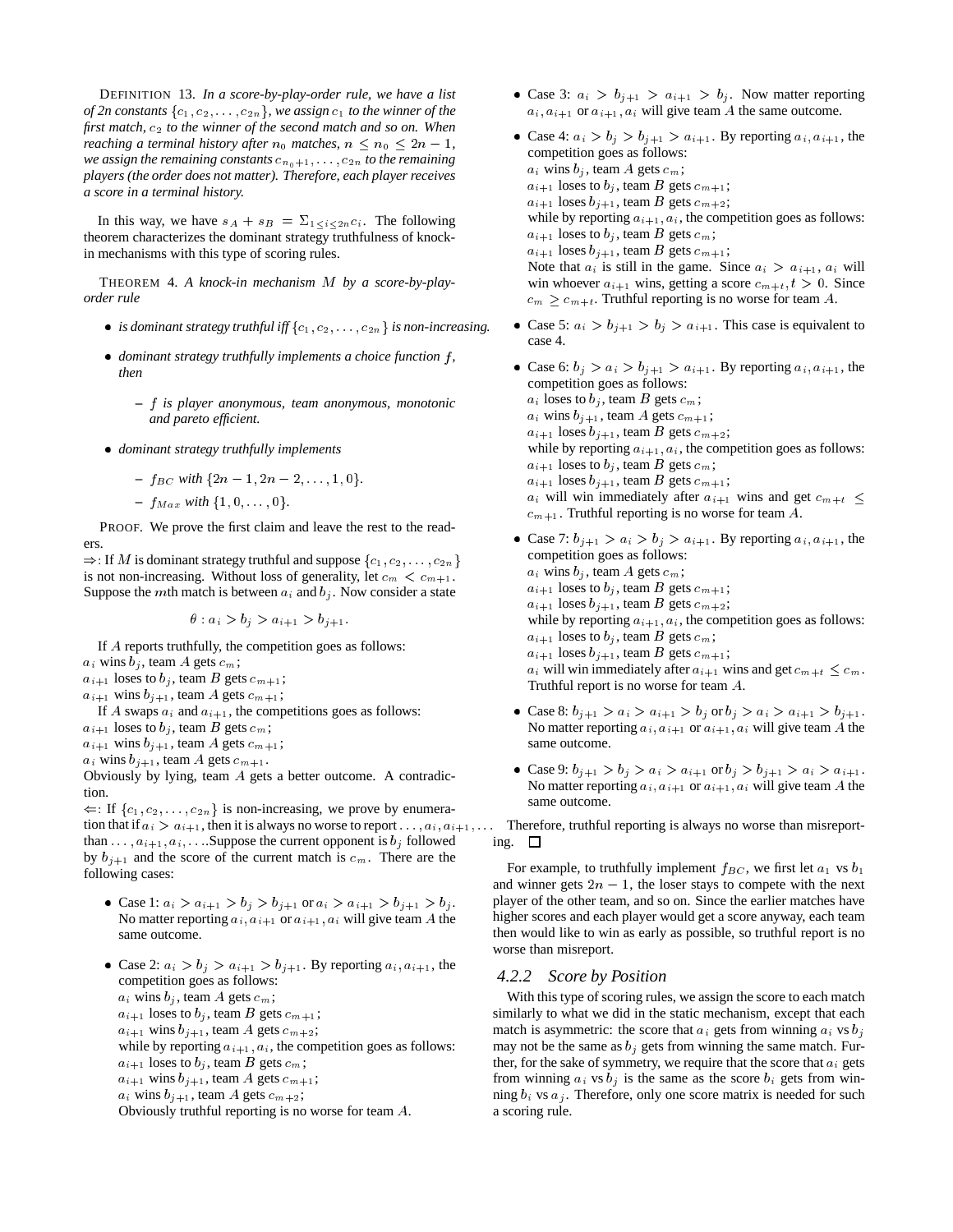DEFINITION 14. *In a score-by-position rule with a score matrix*  $C_{n \times n}$ , for any match  $a_i$  *vs*  $b_j$ ,  $a_i$  *gets*  $c_{i,j}$  *if he wins and*  $b_j$ *gets* cj;i *otherwise.*

Unfortunately, in general this type of mechanism is not constantsum. However it can truthfully implements  $f_{PC}$  in dominant strategy with certain restrictions on C.

THEOREM 5.

- *A knock-in mechanism* <sup>M</sup> *with score-by-position rule is dominant strategy truthful if its score matrix satisfies*  $\forall 1 \leq i, j, i+$  $1, j + 1 \leq n$ 
	- *1.*  $c_{i,j} \geq c_{i,j+1}$ 2.  $c_{i,j} \geq c_{i+1,j+1}$
- *A knock-in mechanism* <sup>M</sup> *with score-by-position rule dominant strategy truthfully implements*  $f_{PC}$  *with*  $c_{i,j} = 1$  *if*  $i \geq j$  *and*  $c_{i,j} = 0$  *otherwise.*

PROOF.

- The proof of the first claim is similar to that of theorem 4. We enumerate all the possible cases of every neighboring pair and show that truthful reporting is always no worse than misreport.
- First, if a mechanism with the score matrix C such that  $c_{i,j} =$ 1 if  $i \geq j$  and  $c_{i,j} = 0$  otherwise, then it satisfies
	- 1.  $c_{i,j} \geq c_{i,j+1}$ 2.  $c_{i,j} \geq c_{i+1,j+1}$

So, according to the first claim, it is dominant truthful. The implementation of  $f_{PC}$  then follows from the fact that according to the matrix, each player can get 1 point iff it beats certain higher or equally ranked player.

 $\Box$ 

In other words, to implement  $f_{PC}$ , we assign each player 1 point if he wins some higher ranked opponents while assign each player 0 point if he loses or win some lower ranked opponents. For example, if  $a_3$  wins  $b_2$ , then  $a_3$  gets 1 and  $b_2$  gets 0, otherwise both  $a_3$  and  $b_2$  get 0. This indicates a higher ranked player can never score by competing with a lower ranked player, but he still has to win to leave the competition so that his lower ranked team mates can have a chance to score.

#### **4.3 Summary**

To sum up, we generalize dominant strategy truthfulness and truthful implementation by certain conditions for both static and dynamic mechanisms. We also prove that static mechanisms are able to implement  $f_{BC}$  and  $f_{Max}$  but fail to implement  $f_{PC}$  and  $f_{Min}$  while even a small amount of dynamic mechanisms called knock-in is sufficient to implement all the four choice functions. Furthermore, the static mechanisms are not guaranteed to be linear while the knock-in mechanisms, by eliminating one player each match, can never exceed  $2n - 1$  matches.

# **5. STRATEGIC LOSING**

The assumption so far is that once the state  $\theta$  induces  $a >_{\theta} b$ ,  $\alpha$  will always beat  $\beta$ . This makes sense when the players are nonstrategic individuals. For instance, each player is a number in a sealed envelope and the winner is the greater one.

However, sometimes the players can be strategic in the sense that the stronger one can lose a match deliberately if he wants to. Furthermore, the weaker one may also choose to lose if he predicts that the stronger one may do so. For example, if we assign a sufficiently large score to the second match in a knock-in mechanism, then each team's best player will play the first match as badly as he can in order to compete in the second match. Similar to the case where there are negative entries in the score matrix of a static mechanism.

The best way to prevent this from happening is to force "playing one's best" as a dominant strategy of a team. In other words, no matter what other team does, it is always no worse to play our best. However, we make no attempt to study this formally, mainly because when both players try to play badly, the result of the match is unclear.

As a compromise, we can force "playing one's best" as a Nash equilibrium strategy of each team. In other words, if the opponents always play their best, it is never any worse to do the same.

DEFINITION 15.

- A strategy  $S_p$  :  $\Theta_{A(B)} \rightarrow \{P, L\}$  of a player in a static *mechanism is function that maps the private information to a action of either Play the best one's best or Lose deliberately.*
- A strategy  $S_p$  :  $\Theta_{A(B)} \times H_N \rightarrow \{P, L\}$  of a player in a *dynamic mechanism is function that maps each state and a nonterminal history to a action.*

Suppose we have  $a >_{\theta} b$ , then if a plays P, a wins no matter what b plays; if b plays P, a wins if a plays P and b wins if a plays  $L^3$ .

DEFINITION 16. *We say a mechanism is honest, if in each state, given all the players in the other team play* <sup>P</sup> *, it is also no worse for each player to play P.* 

The following theorem generalizes the result of honesty in both static and dynamic mechanisms.

THEOREM 6.

- *A static mechanism is honest iff its score matrix* C *has no negative entry.*
- *A knock-in mechanism with score-by-play-order rule is honest iff*  $\{c_1, c_2, \ldots, c_{2n}\}$  *is non-increasing.*
- *A knock-in mechanism* <sup>M</sup> *with score-by-position rule is honest if its score matrix satisfies*  $\forall 1 \leq i, j, i + 1, j + 1 \leq n$ 
	- *1.*  $c_{i,j} \geq c_{i,j+1}$
	- 2.  $c_{i,j} \geq c_{i+1,j+1}$

It is interesting that for knock-in mechanisms, the conditions that characterize honesty coincide with that of dominant strategy truthfulness. In other words, as long as these conditions are satisfied, the resulting mechanism is both truthful and honest.

# **6. OTHER ISSUES**

In this section, we discuss other interesting issues that we do not cover in previous sections.

<sup>&</sup>lt;sup>3</sup>Our result still holds when randomization is allowed, but we omit this here the definition of the possible outcomes when someone plays a mixed strategy.